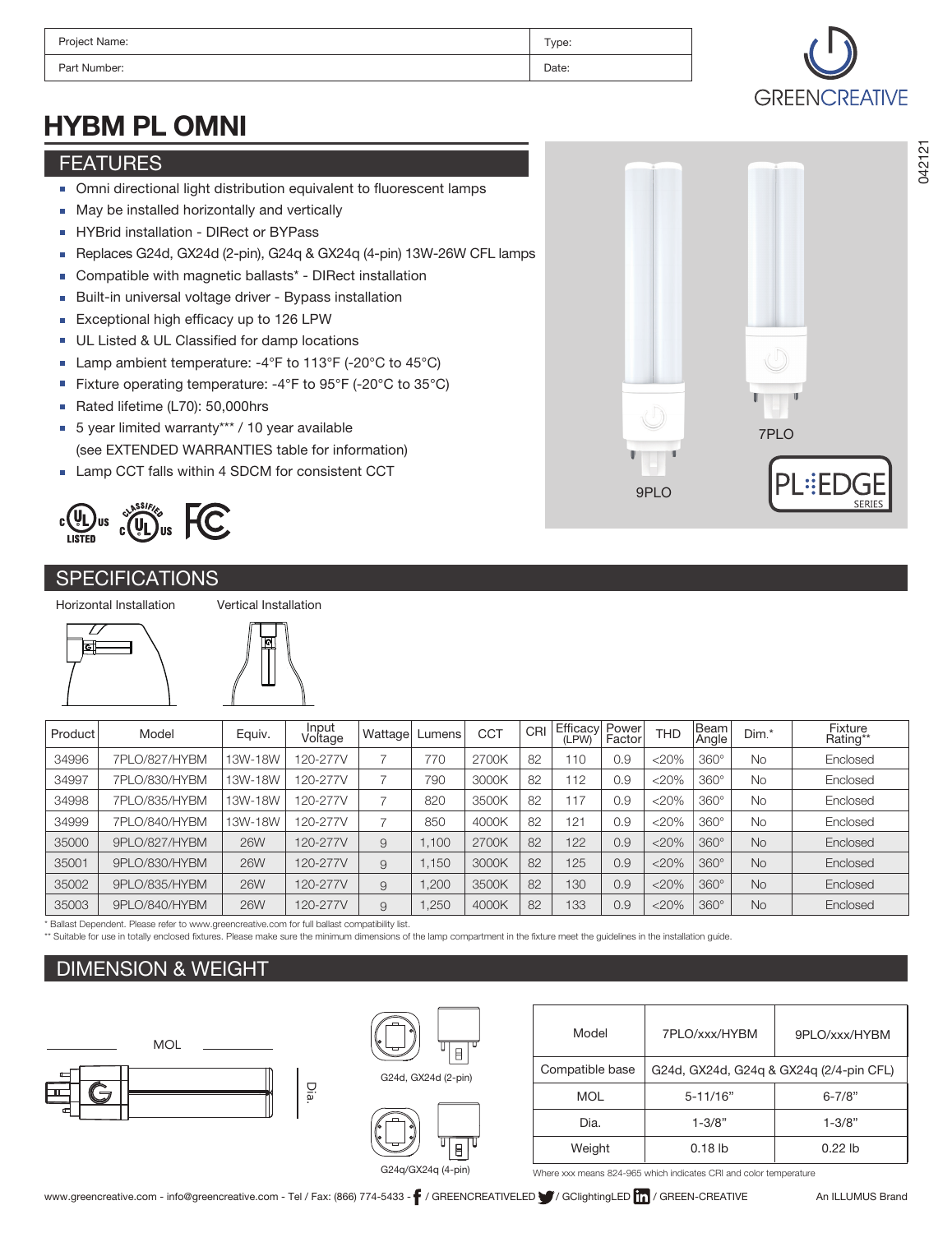

# HYBM PL OMNI

## MINIMUM COMPARTMENT DIMENSIONS

Note – the base of this lamp is 1-3/8" by 1-3/8" and the opening in the reflector should be a minimum of 1-3/8" by 1-3/8" to insure a proper fit. For non-enclosed rated applications the minimum compartment must be follow below guidelines.

| Non-enclosed Fixture Horizontal Installation<br>bst | Model Number                          | 7PLO/xxx/HYBM | 9PLO/xxx/HYBM |            |
|-----------------------------------------------------|---------------------------------------|---------------|---------------|------------|
|                                                     |                                       | Diameter      | $6 - 1/8"$    | $6 - 1/8"$ |
|                                                     | Lamp Compartment Dimensions<br>Height |               | $4 - 3/4"$    | $4 - 3/4"$ |
|                                                     | Maximum Lamps in Luminaire            |               |               |            |
|                                                     | Lampholder-to-Lampholder Spacing      | 3/8"          | 3/8"          |            |

| Non-enclosed Fixture Vertical Installation | Model Number                          | 7PLO/xxx/HYBM | 9PLO/xxx/HYBM |             |
|--------------------------------------------|---------------------------------------|---------------|---------------|-------------|
| $\frac{1}{2}$<br>ட                         |                                       | Diameter      | $4 - 1/2"$    | $6 - 5/16"$ |
|                                            | Lamp Compartment Dimensions<br>Height |               | $8 - 1/16"$   | $9 - 1/16"$ |
|                                            | Maximum Lamps in Luminaire            |               |               |             |

For enclosed rated applications the minimum compartment must be follow below guidelines.

|                                            | Model Number                                             | 7PLO/xxx/HYBM | 9PLO/xxx/HYBM |             |
|--------------------------------------------|----------------------------------------------------------|---------------|---------------|-------------|
| Wall Mounted Enclosed Fixture Installation | Length<br>Lamp Compartment Dimensions<br>Width<br>Height |               | 11-13/16"     | 11-13/16"   |
|                                            |                                                          |               | $6 - 5/16"$   | $6 - 5/16"$ |
|                                            |                                                          |               | $2 - 3/4"$    | $2 - 3/4"$  |
| Н                                          | Maximum Lamps in Luminaire                               |               |               |             |
|                                            | Lampholder-to-Lampholder Spacing                         | $1 - 7/8"$    | $1 - 7/8"$    |             |

Where xxx means 824-965 which indicates CRI and color temperature.

Product warranty is defined based on the condition of above minimum compartment size, maximum lamps in glass/metal luminaire.

| <b>TEMPERATURE</b>                                                      |                                                  |                                                     |                               |  |  |
|-------------------------------------------------------------------------|--------------------------------------------------|-----------------------------------------------------|-------------------------------|--|--|
| Fixture operating temperature                                           |                                                  | Lamp ambient temperature                            |                               |  |  |
| ⊡<br>Non-enclosed Fixture<br>U)<br><b>Wall Mounted Enclosed Fixture</b> | -4°F to $95^{\circ}$ F (-20°C to $35^{\circ}$ C) | G<br>7PLO/xxx/HYBM<br>$\mathbf{G}$<br>9PLO/xxx/HYBM | -4°F to 113°F (-20°C to 45°C) |  |  |

Where xxx means 824-965 which indicates CRI and color temperature.